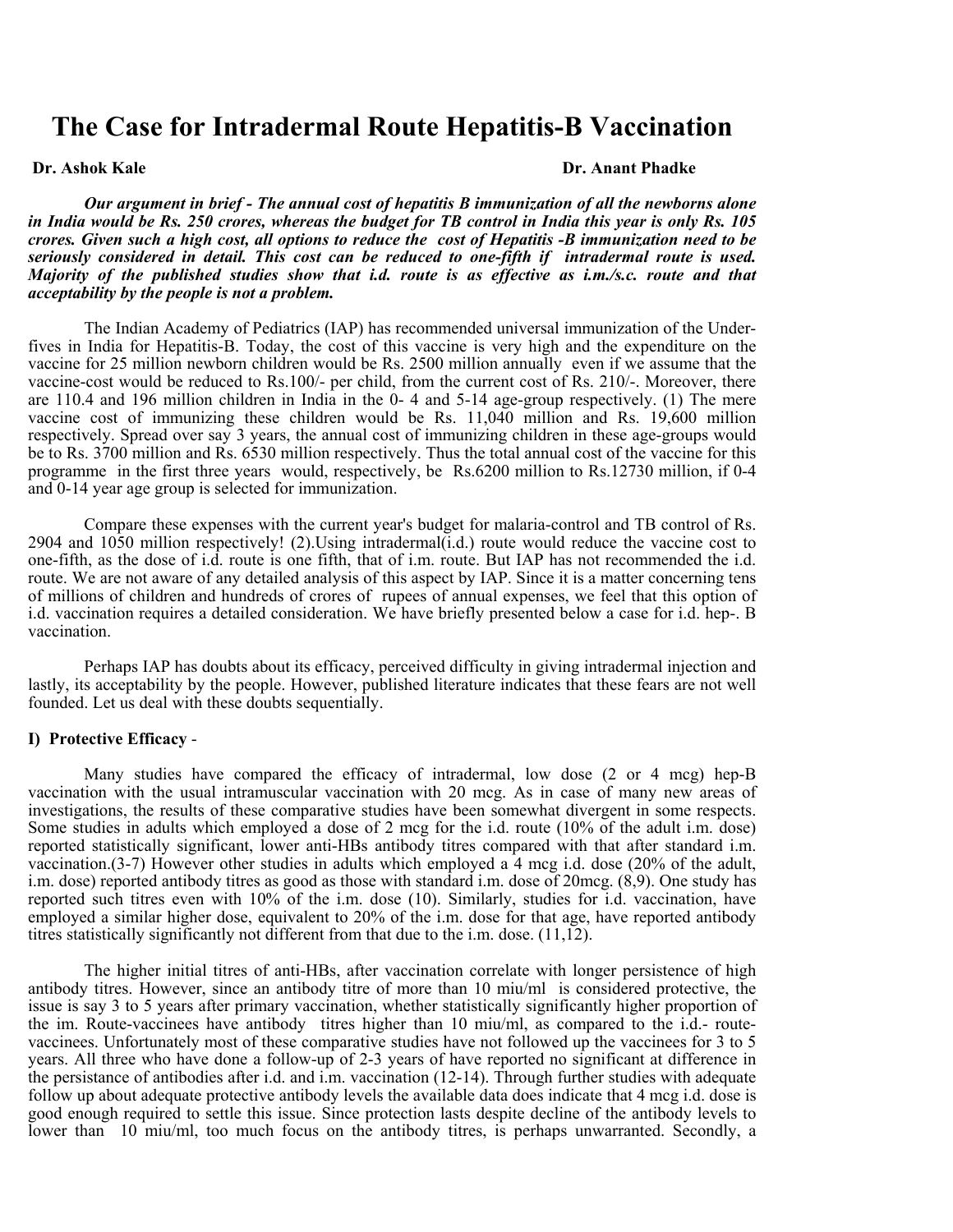technically a tittle less efficacious measure may prove to be more effective, if it is considerably cheaper and hence is more widely used.

We conclude that the available data indicates that the protective efficacy of i.d. hep-B vaccination is as good as with i.m. vaccination, when a dose 20% of the standard i.m. dose for that age is used for i.d. vaccination. However, further studies are required to confirm these results, before policy decision can be taken.

 The book 'Hepatitis-B in India' discusses in detail, various aspects of hep-B in India. The article in this book - Hepatitis-B vaccination, Indian experience, by V. A. Arankalle, also states that - "The studies by Elavia et al and Jaiswal et al have convincingly shown that intradermal immunization of lowdose plasma derived hepatitis-B vaccine in health care personnel produce desirable immune response".(15)

 In this book, in the last section 'Summary, Recommendations and Issues : INSA-96,' S. K. Sarin has summarized the consensus of a one and half day long 'National Symposium on the Prevention of Hepatitis-B'. Here it is stated that "Subcutaneous intramuscular route is more acceptable than low dose intra-dermal route". (page 219) Though this statement is not backed up with any study, it may be noted here, that the acceptability and not the efficacy of the i.d. route has been questioned.

## **II) Side-effects** -

 Intra-dermal vaccination leads to erythematous macular reactions in some vaccines. In the Indian study referred to above, such reactions were seen only in 17 out of 214 subjects. In two Western studies, 40 to 85% of subjects developed such reactions (16,17). This difference in reportage is probably because of difference in the skin-colour. In any case, these reactions are mild. The Indian study reports - "Side effects in the form of local reactions were seen among 17 of the 214 volunteers. In 10 volunteers, erythematous macules of 5-10 mm diameter were seen after 24-48 hours of the first dose which subsided after a few days leaving behind small hypersigmented macule. Among 5 subjects, the local reactions were seen after the second dose and there was itching at the site of the macule, associated with underlying small palpable cutaneous nodule persisting over 4 wk. In the remaining two, the local reactions were more marked after the third dose and the erythema was extended to about 4-5 cm and disappeared after a period of 4-6 wk. Besides these occasional local reactions the vaccine was well tolerated". (18)

 Even in the white-skinned subjects, "most reactions consisted of mild-itching and an area of erythema less than 1 cm in diameter". (19) Secondly, when in one of these two studies, participants' perception of these side-effects were recorded, 96% of the 96 respondents opined that intradermal injection had no objectionable side-effects and 99% said, they would recommend this route of vaccination to other subjects". (20)

 Thus the fear that this route of vaccination would be unacceptable to the people is unfounded. It must be borne in mind, that BCG vaccination with its papular, ulcerating lesion with a permanent scar has been accepted by people. With some educational effort, acceptance of i.d. vaccination would not be a problem.

## **III) Difficult technique of i.d. route -**

 Its true that i.d. vaccination requires some skill and if the injection goes subcutaneous, the vaccination will be ineffective. We would point out that the paramedics have been giving intradermal BCG vaccination to tens of millions of children every year. Why can't they be trusted for Hep-B vaccination?

 The option of using bifurcated needle, Heafgun, jet-injector should be explored to simplify the technique, reduce the cost and to eliminate the possibility of subcutaneous injection. Let us remember that hundreds of millions of people have been vaccinated against small-pox by i.d. route, with the help of simple bifurcated needle.

 We conclude that doubts about i.d. Hep-B vaccination are not tenable. We should use i.d. route for universal immunization of our infants and save hundreds of crores out of the precious public money allocated for public health in India.